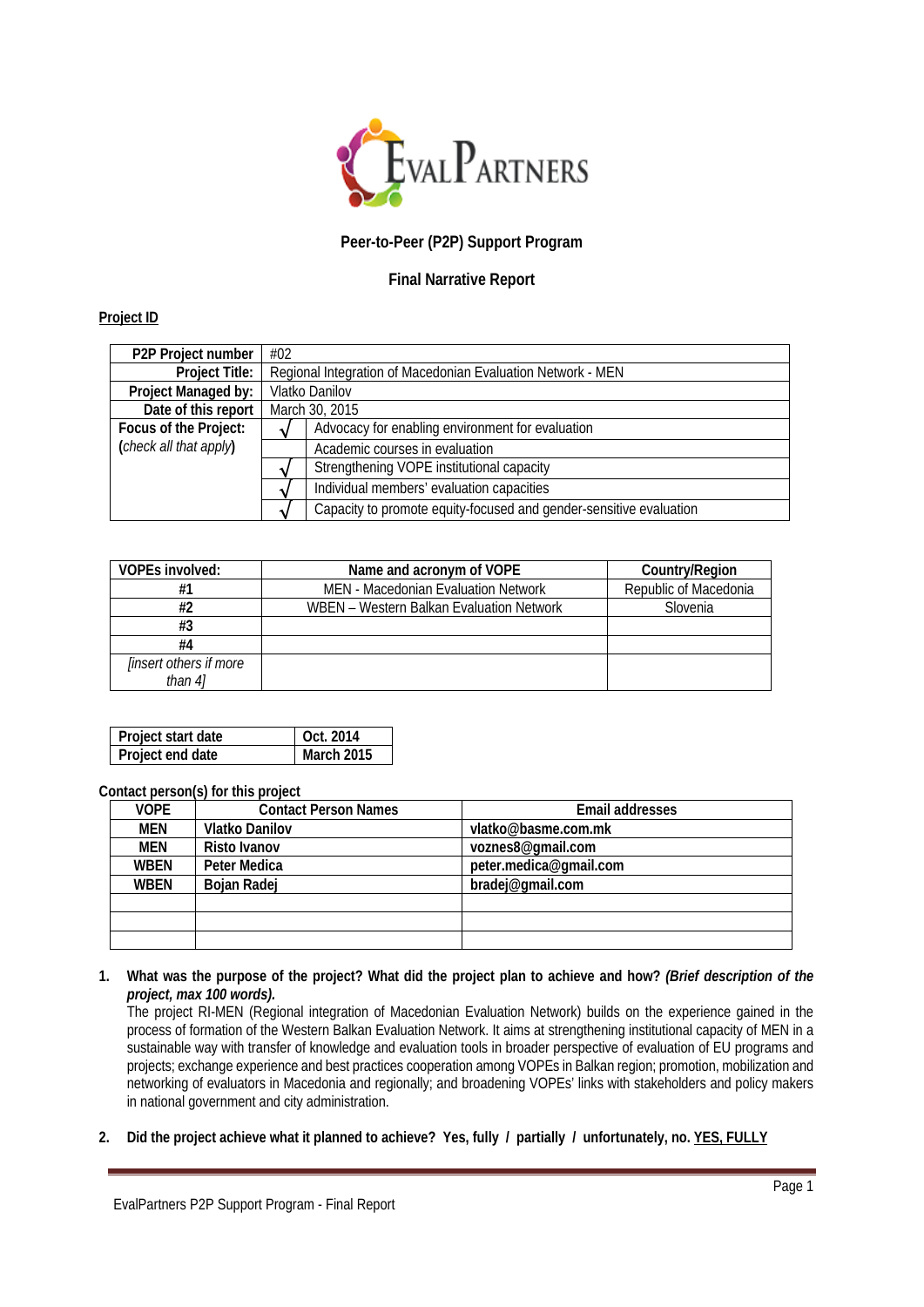#### **2.a. Please comment on degree of achievement:[1](#page-1-0)**

#### **Here are the accomplishments in a chronological order:**

#### **1. Organized meeting between WBEN and MEN**

The meeting between WBEN and MEN VOPE was organized in Skopje, Macedonia, on 1.12.2015 with participation by VOPEs from Evaluation Network in Montenegro (ENM) and Serbian Evaluation Association (SEA). The mutual cooperation within WBEN was identify and topics for WBEN regional conference defined.

### **2. Strengthen personal and institutional links between VOPEs**

Two meetings in Belgrade were organized. On Nov. 28 and 29, 2014 a meeting between WBEN and MEN was organized in Belgrade, Serbia, which was also attended by Serbian Evaluation Association (SEA). During the meeting the WBEN representative explained the background of the regional process that had taken place and introduced the 3 phases that were planned: 1) Establishing the Regional Network of evaluators; 2) Strengthening the national networks of evaluators; 3) Development of the Regional Network through joint work on projects, mutual collaboration, and establishment of a Regional Center.

On february 26 and 27 the second meeting and Conference was organized among representatives of WBEN members contributed by sharing their experiences with the process of evaluation in their countries respectively and also discussed the possible aspects of collaboration and future activities.

### **3. Organized meetings with national and local stakeholders**

The RI-MEN project team had sent letters to 20 officials from different governmental and donor institutions in Macedonia in order to organize meetings during which MEN and WBEN would be presented and its capacities for mobilization and advancement of evaluation skills, transfer of knowledge and institutional strengthening in Macedonia.

On Dec.1st and 2<sup>nd</sup>, 2014 a team with representatives from MEN and WBEN had meetings with officials from the following institutions: Ministry of Economy (Industrial Policy Department), Center for Adult Education, Ministry for Labor and Social Policy, USAID Macedonia, Embassy of Sweden, and UNDP.

In sum, all meetings were successful based on the interest that was raised among the institutions' officials about evaluation and their eagerness for follow-up activities and collaboration with MEN and WBEN.

#### **4. Organized and held half day workshop**

On Dec. 2, 2014 a half day workshop was held in Skopje, Republic of Macedonia that was attended by 24 participants including representatives from WBEN, MEN, ENM (Evaluation Network in Montenegro), SEA (Serbian Evaluation Association), Macedonian governmental and donor institutions, individual consultants and evaluators. During the workshop the Western Balkan Evaluation Network was presented and its goals and planned activities. The great success of the workshop was the opportunity to share experiences that members of WBEN, SEA, ENM and MEN presented, stating the evaluation trends in Slovenia, Serbia, Montenegro and Macedonia. The WBEN representative from Slovenia also presented the evaluation trends in EU's structural policy for the forthcoming programming period 2014-2020 as well as the horizontal methodology and instruments for evaluation.

#### 5. **Transfer of study materials** –

The materials regarding horizontal evaluation were translated from Slovenian to Serbian language which is more accessible to Macedonians and it was distribute to the members of the Macedonian evaluators network

#### **6. Established mailing list**

The RI-MEN project team established first a broad list of e-mail addresses of 1408 persons from the following target groups: governmental institutions, academic institutions, donors, NGOs, public sector, financial sector, individual consultants, and private sector. This broad list served as basis for contacting individuals when preparing and organizing the half day workshop, for scheduling the meetings with national and local stakeholders as well as for distributing the survey.

#### **7. Prepared and distributed survey**

As final activity of this project, the project team developed a survey in order to: determine the perception about evaluation in Macedonia; determine the existent evaluation practices in Macedonian institutions and organizations; assess the actual need for evaluation in Macedonian institutions and organizations; and to assess the need for building capacities for evaluation in Republic of Macedonia. The survey results were shared with the survey participants. The survey report was disseminated to the key national and local stakeholders and was promoted through a media event.

 $\overline{a}$ 

<span id="page-1-0"></span><sup>1</sup> Please limit your responses to this and other questions to no more than 500 words each.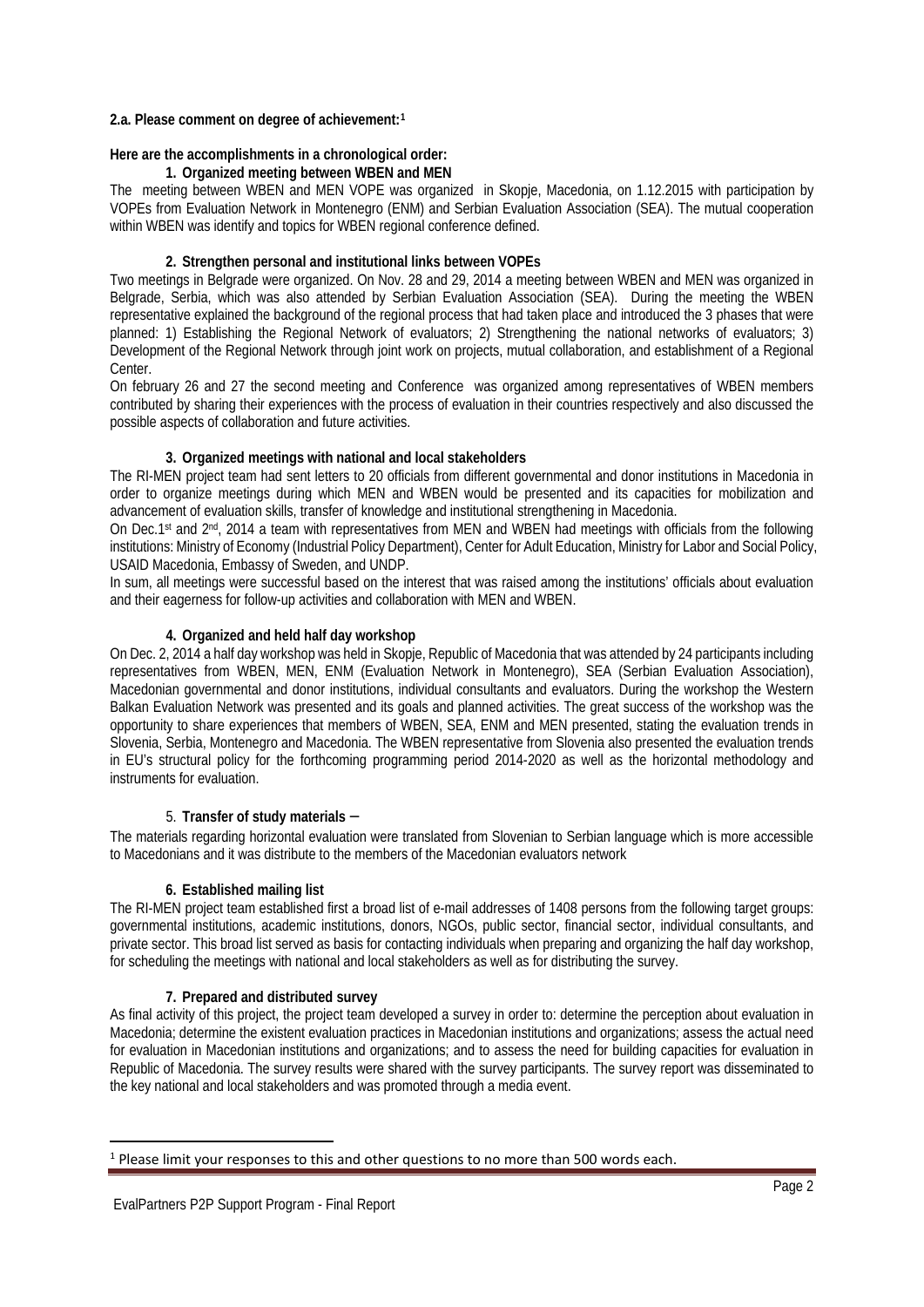- **3. Was the project implemented as planned? If there were changes in the planned activities, why they were necessary?** Yes, the project was implemented as planned.
- **4. What are the main lessons learned from the experience of this project that you would like to share with other VOPEs?**
	- There is a need for further development of the evaluator's profession in Macedonia and the Balkan region. However there are many different approaches that were identified by WBEN members.
	- The Macedonian institutions need to be continuously educated about the importance of the process of evaluation through which significant information and findings could be generated that could be used in the policy decision making.
	- There is a huge need for building the capacity of existent evaluators as well as to create new evaluators especially among the governmental employees.
	- There is a need for constant promotion of evaluation among all relevant stakeholders in the society.
	- Having the opportunity to network with evaluators from other countries in the Balkan region is definitely important and such collaboration should be performed on a continuous basis.
	- MEN would like to build partnerships with other VOPEs worldwide as well in order to exchange experiences and work on joint projects.

### **5. Are there plans to continue or expand collaboration started under the project? If so, please describe.**

Yes, MEN and WBEN are planning to continue the collaboration and will look into different opportunities for working on joint projects as well as to have ongoing exchange of experiences and lessons learned.

Based on the successful results of this project, MEN and WBEN are planning to continue the collaboration in the following aspects:

- Transferring specific knowledge about the horizontal evaluation methodology to the members of MEN
- Implement the horizontal evaluation methodology in the Macedonian governmental institutions that expressed interest for such collaboration. WBEN would have a mentorship role to MEN in the implementation of such projects.
- **6. Please reflect on what aspects of the capacity of the participating VOPEs have changed as a result of project implementation,**

| VOPE 1                                  | <b>MEN</b> – Macedonian Evaluation Network |                                              |  |
|-----------------------------------------|--------------------------------------------|----------------------------------------------|--|
| <b>Aspect of capacity</b>               | <b>Check as</b>                            | Please provide evidence of the change        |  |
|                                         | appropriate                                |                                              |  |
| Extent of shared vision and motivation  |                                            | All members of MEN share the vision and      |  |
| within the VOPE Board                   |                                            | motivation.                                  |  |
| Extent of translation of the VOPE       |                                            |                                              |  |
| Board vision into VOPE strategic        |                                            |                                              |  |
| documents and communication             |                                            |                                              |  |
| materials                               |                                            |                                              |  |
| Attractiveness of the VOPE Board        |                                            | MEN members were able to attract 25 new      |  |
| vision to regular VOPE members          |                                            | members as a result of this project. The     |  |
|                                         |                                            | evidence can be found in the survey results. |  |
| Extent of specialized knowledge and     |                                            |                                              |  |
| skills of VOPE Board members and        |                                            |                                              |  |
| paid staff in the areas related to VOPE |                                            |                                              |  |
| management                              |                                            |                                              |  |
| Extent of translation of this knowledge |                                            |                                              |  |
| into operational documentation (e.g.    |                                            |                                              |  |
| policies, annual work plans)            |                                            |                                              |  |
| Strengths of social connections         |                                            |                                              |  |
| between VOPE Board members and          |                                            |                                              |  |
| between Board members and paid staff    |                                            |                                              |  |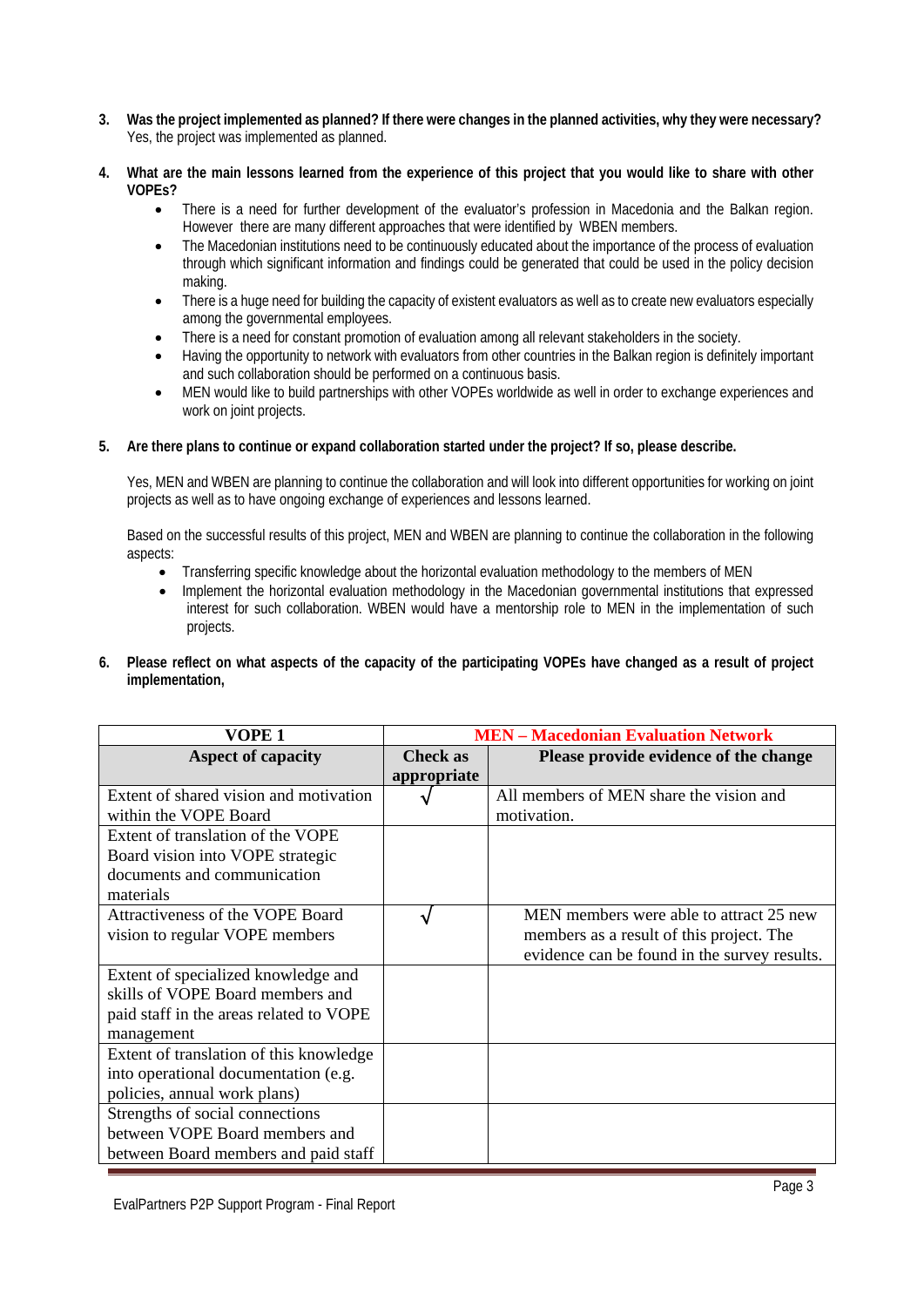| Number and strength of social<br>connections between VOPE Board and<br>regular VOPE members                                                                | Since MEN is relatively new and there is a<br>small number of members, there is strong<br>connection among all members.                                                                                    |
|------------------------------------------------------------------------------------------------------------------------------------------------------------|------------------------------------------------------------------------------------------------------------------------------------------------------------------------------------------------------------|
| Number and strength of social<br>connections with stakeholders outside<br><b>VOPE</b>                                                                      | MEN established connections with several<br>governmental institutions, donors and other<br>types of organizations, and plans to work on<br>the strengthening of such connections.                          |
| Number and strength of social<br>connections with other VOPEs                                                                                              | MEN established strong connections with<br><b>WBEN</b> (Western Balkan Evaluation<br>Network), ENM (Evaluation Network in<br>Montenegro), SEA (Serbian Evaluation<br>Association)                          |
| Gender and equity dimension                                                                                                                                |                                                                                                                                                                                                            |
| Extent to which equity and gender<br>equality principles are part of shared<br>vision of VOPE leaders                                                      | Living in a multiethnic environment in<br>Macedonia, equity and gender equality<br>principles have always been part of the<br>vision of MEN members in addition to the<br>equity of cultures and religion. |
| Extent to which equity and gender<br>equality principles are articulated and<br>integrated into VOPE strategic<br>documents and communication<br>materials |                                                                                                                                                                                                            |
| Extent of knowledge of VOPE Board<br>members and paid staff in the field of<br>equity and gender                                                           |                                                                                                                                                                                                            |
| Extent to which this knowledge in the<br>field of equity and gender is translated<br>into VOPE operational documentation                                   |                                                                                                                                                                                                            |

| VOPE 2                                  | <b>WBEN – Western Balkan Evaluation Network</b> |                                               |  |
|-----------------------------------------|-------------------------------------------------|-----------------------------------------------|--|
| <b>Aspect of capacity</b>               | Check as                                        | Please provide evidence of the change         |  |
|                                         | appropriate                                     |                                               |  |
| Extent of shared vision and motivation  |                                                 | All members of WBEN share the vision and      |  |
| within the VOPE Board                   |                                                 | motivation.                                   |  |
| Extent of translation of the VOPE       |                                                 |                                               |  |
| Board vision into VOPE strategic        |                                                 |                                               |  |
| documents and communication             |                                                 |                                               |  |
| materials                               |                                                 |                                               |  |
| Attractiveness of the VOPE Board        |                                                 | WBEN were able to attract 25 new              |  |
| vision to regular VOPE members          |                                                 | members as a result of this project (regional |  |
|                                         |                                                 | network). The evidence can be found in the    |  |
|                                         |                                                 | survey results.                               |  |
| Extent of specialized knowledge and     |                                                 |                                               |  |
| skills of VOPE Board members and        |                                                 |                                               |  |
| paid staff in the areas related to VOPE |                                                 |                                               |  |
| management                              |                                                 |                                               |  |
| Extent of translation of this knowledge |                                                 |                                               |  |
| into operational documentation (e.g.    |                                                 |                                               |  |
| policies, annual work plans)            |                                                 |                                               |  |